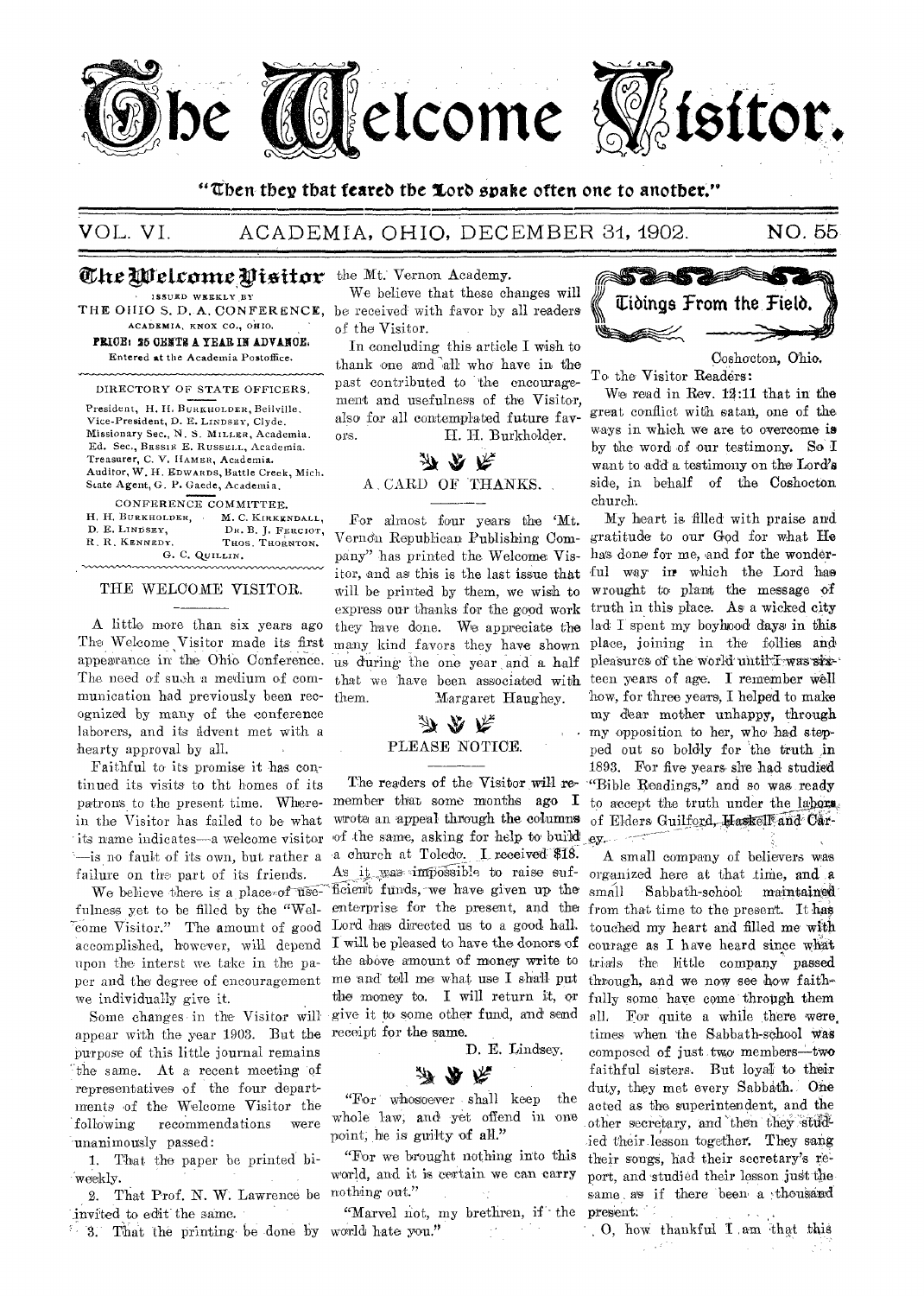does not depend on numbers! May all have had our bitter trials, but we the Lord to guide. keepers to take courage and be faith-on the Lord and go forward. Heav-

the result of a mother's prayers, and overcomers. reading the book, "Christ Our Savlour," my heart was touched with the love of Christ, and I yielded all upon the altar for the One who died for me.

Since that time the Lord has given Academy, and only eternity can reveal what the Lord did for me while there. And I cannot praise the Lord enough for what He did for *me* while there!, and since then, and that He has given me a willingness to walk in every ray of .light that comes, to me.

to others, and especially have I had pose of the "Christ's Object Lesplated canvassing and distributing lit-school. erature.

supplications have ascended to God Him who has borne their griefs and from the little flock here for help to carried their sorrows. At Findlay the think. be sent them. And at last in answer Lord came very near, and we all felt to their prayers and as a reward for His sacred presence. This dear -their faithfulness; God permitted the church is still pressing toward the have endeavored to live so close to and the writer, assisted by Dr. Mer- ject Lessons" they have on hand, and the Lord. Whenever we came to a .ritt and Sisiter McIntyre, had a Will remit for the same at the end of precious experience in tent work. As the quarter. a result of the many ways that God has wrought for the people of this of the isolated brethren in this part ing angel would always tell us the Sabbath-school of fifty. Besides this Green, Pemberville and Locust Point there are four of our young people will be our next places to visit. whoare attending school at Mt. Vernon Academy: We trust that God's trict No. Five. We are of good Courrich blessing will rest upon them, and age in the Master's service, and hopeall the dear teachers and students in ful of final victory. the Academy.

We trust that these four will prove faithful to the end. We expect that they will unite with us. at the first favorable oportunity . We were all Dear Visitor: glad to have Lulu Woods, at home with us during the week of prayer.

message and the blessing of the Lord himself in the way of a blessing. We to this field, and we are trusting in the Lord help our isolated Sabbath-are learning to cast all our burdens ful in the little things, and be assur-en Will be cheap enough at any price, ed that in time the Lord Will surely and, we cannot afford. to lose the visit them with power from on high. crown when the race is so nearly over. Since the first organization, my We must not cast away our confimother and I were induced to move dence now; but take courage, and false doctrine, and would be the deto Mt. Vernon. And while there, as press the battle to the end, and be struction of all who read them.

Yours in the blessed hope.

B. L. House.

Delta, Ohio. Dear Welcome Visitor:

me a precious training in Mt. Vernon joying much of the blessing of God. This writing finds us well and enam glad God,is not forgetful of us, and is ever ready to send us just the help we need.

> As we have visited the brethren in this part of our Heavenly Father's vineyard, He has been mindful of us, and is visiting us;

After my conversion I had a long-of good courage; and willing for sering in my heart to give this message vice. In a short time they will disa burden for Coshocton, my old home sons" they have on hand. Brother town. So at every opportunity for Thurber is doing a good work at this the last six years, I have been at this place, and the Lord is blessing the for the hope that is within me. The At Bander we found the brethren stand, they need not take the book.

. For the last ten years prayers and dear brethren desirous of soon seeing At Deshler and Ottawa I found the

place, we now have a *precious* com- of the state have been visited, and Lord's will pany of twenty-five members, and a are of good courage. Bowling

Brethren, pray for the work in Dis-

Your fellow-worker,

Francis M. Fairchild.

NelSonville, Ohio.

The Lord has richly blessed my work, I will send you a few lines. We there is only one way to receive the Thinking you would like to know

We visited the ministers as we had opportunity. They all treated us. nicely except the Christian minister. Ile-preached a Sermon against us, and. told his members. that they must not take our books as they were filled with

Some wrote us letters saying that they would not take the books. That did not affect us in the least, as we• knew that the Lord had given the orders, and He has said. that "when satan comes in like a flood, He will raise a standard against him'." So we went on to deliver, and when we came to those who had' beeninstructed not to take the books, and they refused, we just told them that we were sorry they had been misinformed, and if they would examine the: book and could find anything in it which they did not wish to under-

The result was that we delivered all but one, and most of them were anxious to know Why I believed' different than they, did. So the Lord gave me a chance to give a reason Lord gave me much light from His Holy Word as I was answering their So you see the Lord is able to do more than we can ask or

Camp-meeting to be held here, and mark of their high calling in Christ. God that the Spirit could say to us, following that Brother W. W. Miller They have sold nearly all of the "Ob- do this, or that, as it seemed good to Delta, Wauseon, Tedrow and a part tell us what to say, and our attend-We have had some wonderful ex-This dear periences all through our work. We person with whom we did not know how to deal, we just asked' Jesus-to

> It is blessed to be where the Spirit can. talk to you, for' then you are not guessing what to do. Now, dear reader, do you want to' help warn the world, and thus hasten the time when "we shall look up and say, Lo this- is our God, we have Waited for -Him, and He will save us?" If so, the Lord says, tarry till you are endued With power from on high, or until you have received the Holy<br>Spirit.

soul, and every one else who has put came here because the Lord called us Holy Spirit. Jesus says, "My words how the Lord is blessing us in the but I don't receive the Spirit? Now, Do you say, I have been waiting,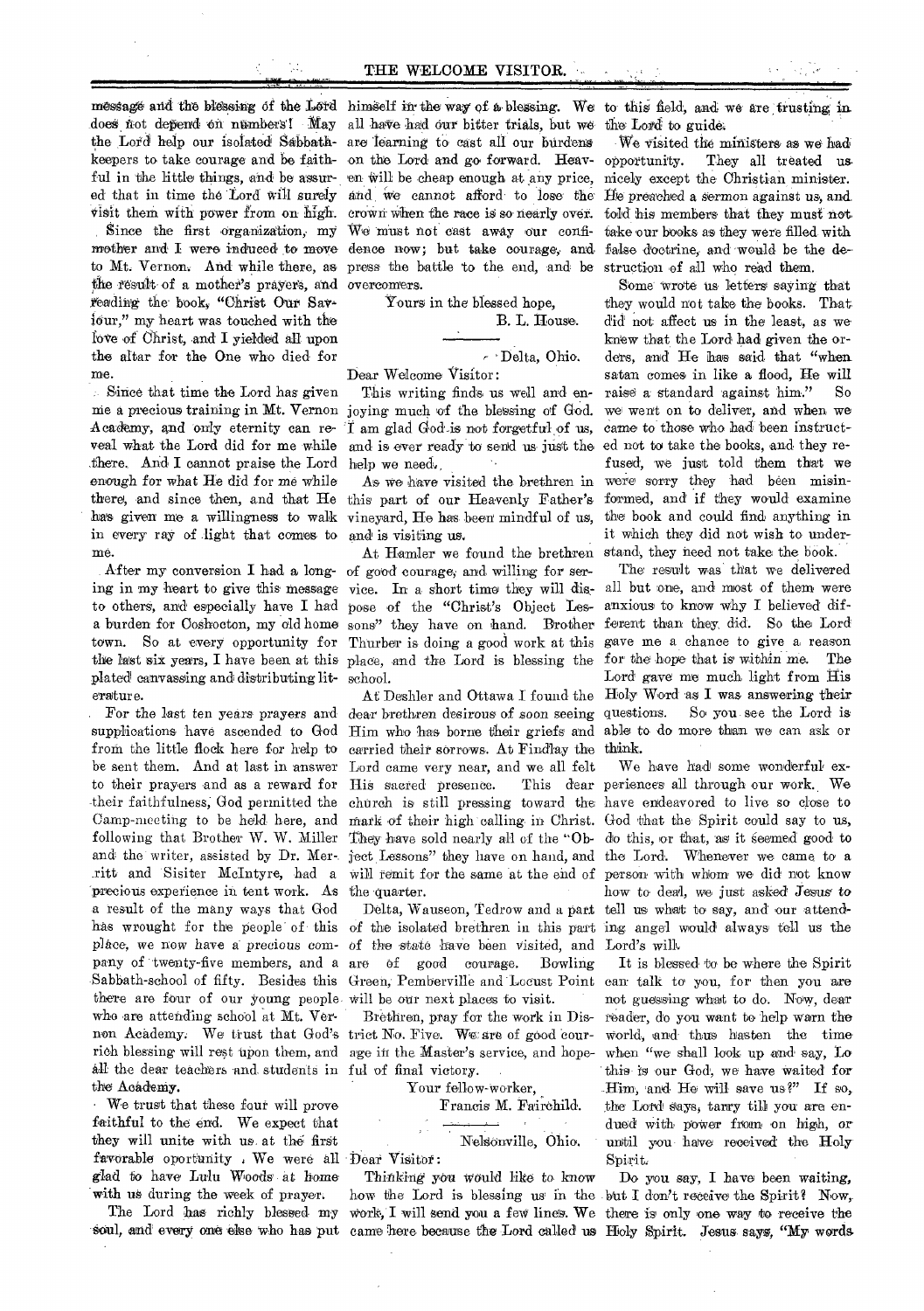they are spirit and they are life." So ing for the Bread of Life, and our the only way 'to get the Spirit and whole aim is to point them to the the life is to take into our hearts and "Lamb of God which taketh away the minds the words of God; and when sins of the world." We are of good we have our minds filled with these courage; and rejoicing in the love of words, we will then have that faith God, glad for a humble part in His Which works; for God says in Romans Closing work. Remember us in your 8:11, "But if the spirit of Him that prayers. raised up Jesus from the dead dwell in you, He that raised up Christ from the dead' shall also quicken your mortal bodies by the spirit that dwelleth in you."

#### Yours in the closing work, C. A. Gibson.

Academia, 0., Dec. 28, 1902. with the Killbuck and Newark for us here. churches, can say the time was profitview. While the attendance at Killbuck was small, some manifested more than a usual interest in the Lord's service.

forward in celebrating the ordinances of the Lord's house. There was a good attendance, and many precious testimonies were born.

In visiting the various companies in my district many, requests have I have delivered' over ninety dollars been made for labor, which perhaps might be done with profit. But brethren, your ministering brethren need your co-operation in this work. Especially all should feel the need of encouraging home missionary labor by their presence in attendance. It is no time- now to make excuses; but let us fall in line, and go forward.

We purpose soon to hold a district meeting. Watch the Visitor for time and place.

' Your brother in the' Lord's service, J. 0. Miller.

#### Cleveland, Ohio.

Dear Welcome Visitor

visitor to us, and we look forward since we came to Cleveland it has not them. 'honest souls who have been hunger-fear.

#### Almeda Haughey. Mayme Wells..

Nelsonville, Ohio.

Having returned from my visit only tell you what the Lord is doing Dear Workers—The Lord is good, and we have reached a time when we can stand still and see the salvation of the Lord. I praise Him, for a part in this grand message, If I could

ably spent, speaking from a spiritual ing some one to come and tell them There are so many who are wantof these things, and want us to' study finite.and surpassing love for a world the Bible with them, but we cannot lost in sin. spare the time for both.

On Sabbath at Newark we went I am so sorry to see so many using We were successful in our delivery. the little books which do not contain the message. The large books will sell. I went to one home and sold two Great Controversies for cash.

> This place is ripe for the message. worth of books, and am not through yet. Mary Hubbell.

## $\mathcal{Y} \mathcal{Y} \not \in$ CLEVELAND NOTES.

The contract for the new church building here has been let. The excavating began more than a week ago, and at this writing the foundation is about finished.

You are always a most welcome hall, and this can be had only on with a great deal of anticipation to young people are very lively and in-, brethren, lest ye be condemned." your weekly visits. Although we have teresting, so much so that some of the not reported through your columns older members of the flock attend been because we have been disinter-more familiar with the Third Angel's ested. The Lord has blessed us rich- Message, to become filled with the ly since coming to this place, and has spirit of the truth we hold as a people 'opened up the way before us in a re-that each one may be able and ready markable manner. We find much to always to- *give* an answer to every do, and are kept very busy all the man that asketh us a reason of the time. The Lord has led us to some hope that is in us, with meekness and. Cleveland' church has a membership of about twenty-five earnest Christians, who meet every Sunday evening at the house of some member of the church. We have no building in which to hold services, except the These meetings of the

Our motto is Paul's admonition to Timothy, "Study to show thyself approved unto God', a workman that needeth not to be ashamed, rightly dividing the word of truth." Such subjects as "Why I am a Seventhday Adventist, "Christ's Soon Coming," "The Special Signs," "The Covenants," "The Law of God," and many others as interesting, have been given.

Recently Brother Henry DeFluiter gave a most helpful talk, basing his remark's on John 3:16, showing how this could be used as a stereoscope through which to view all the other truths of God's word. At the close, he gave each one present a small, white stone, as a pocket piece; bearing on its surface the text John 3:16, as a constant reminder of God's in-

### $\chi$ CANVASSERS' REPORT.

(For two weeks ending Dec. 31.)

C. A. Gibson-Delivered 23 Coming King, 2 Christ Our Saviour, .1 Best Stories. Value, \$24. Orders, 5 Coming King, 1 Gt. Cont. Value, \$8. Helps, \$18.25. Total, \$50.25.

Mary Hubbell—Value of deliveries, \$107.50. Orders, \$11.75. Total, \$119.25-.

F. E.Wagner—Value of orders and sales, \$30.05.



The young people's society of the saved, where shall the ungodly and "And if the righteous scarcely **IA**  sinner appear?"

> "The tongue can no man tame; it is 'an unruly evil, full of deadly poison."

> "So speak ye, and so do, as they that shall be judged by the law of liberty."

> "Grudge not one against another,

"God is love."

them. Their object is to become sown in peace of them that make "The fruit of righteousness is peace."

> "Let your conversation be without covetousness."

> "For whom the Lord loveth he chasteneth, and scourgeth every son whom he receiveth."

> "It is a fearful thing to fall into the-hands of the living God."